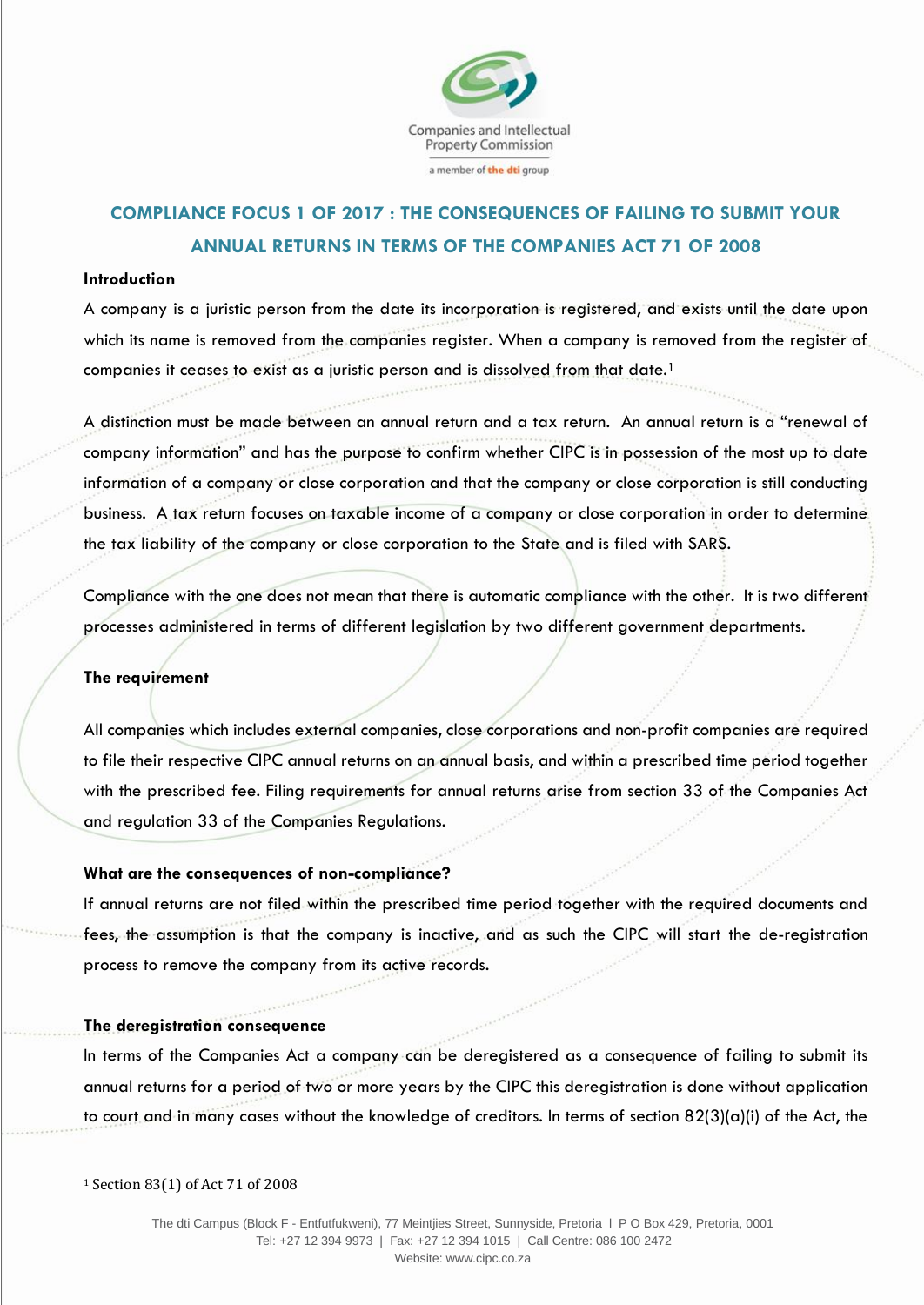

Commission may remove a company from the companies register if it has failed to file an annual return for two or more years. The commission can demand reasons from the company for why it failed to file its returns as it is required to do in terms of section 33 of the Act, or otherwise show satisfactory cause for the company to remain registered. <sup>2</sup>

# **The effects of deregistration of a company**

The legal effect of the de-registration process, is that the juristic personality is withdrawn and the company ceases to exist. This effectively means that:

- any assets (including immovable property) of the de-registered company are forfeited to the state as *bona vacantia* assets at the time of deregistration;
- the removal of the company's name from the Companies Register does not affect the liability of any former director or shareholder of the de-registered company in respect of any act or omission that took place before deregistration. These liabilities continue and may be enforced as if the company had not been deregistered;
- possible action could be instituted against the directors of the company for failing to fulfill their fiduciary duties. Such an action would be brought against the directors jointly and severally, and
- possible reputational damage to the shareholders, directors and the company itself

### **Relief**

1

Fortunately the Act makes provision for "any interested person" to apply in the prescribed manner and form to the CIPC, to re-instate the registration of the company or corporation. Such a re-reinstatement can revive the company or closed corporation to such an extent, that all of its rights and obligations are as enforceable as before its deregistration. There are two potential methods of reviving a deregistered company, namely section 82(4) and section 83(4) of the Act. Section 82(4) of the Act gives a

 $2$  Section 82(3)(a)(ii) of the Act